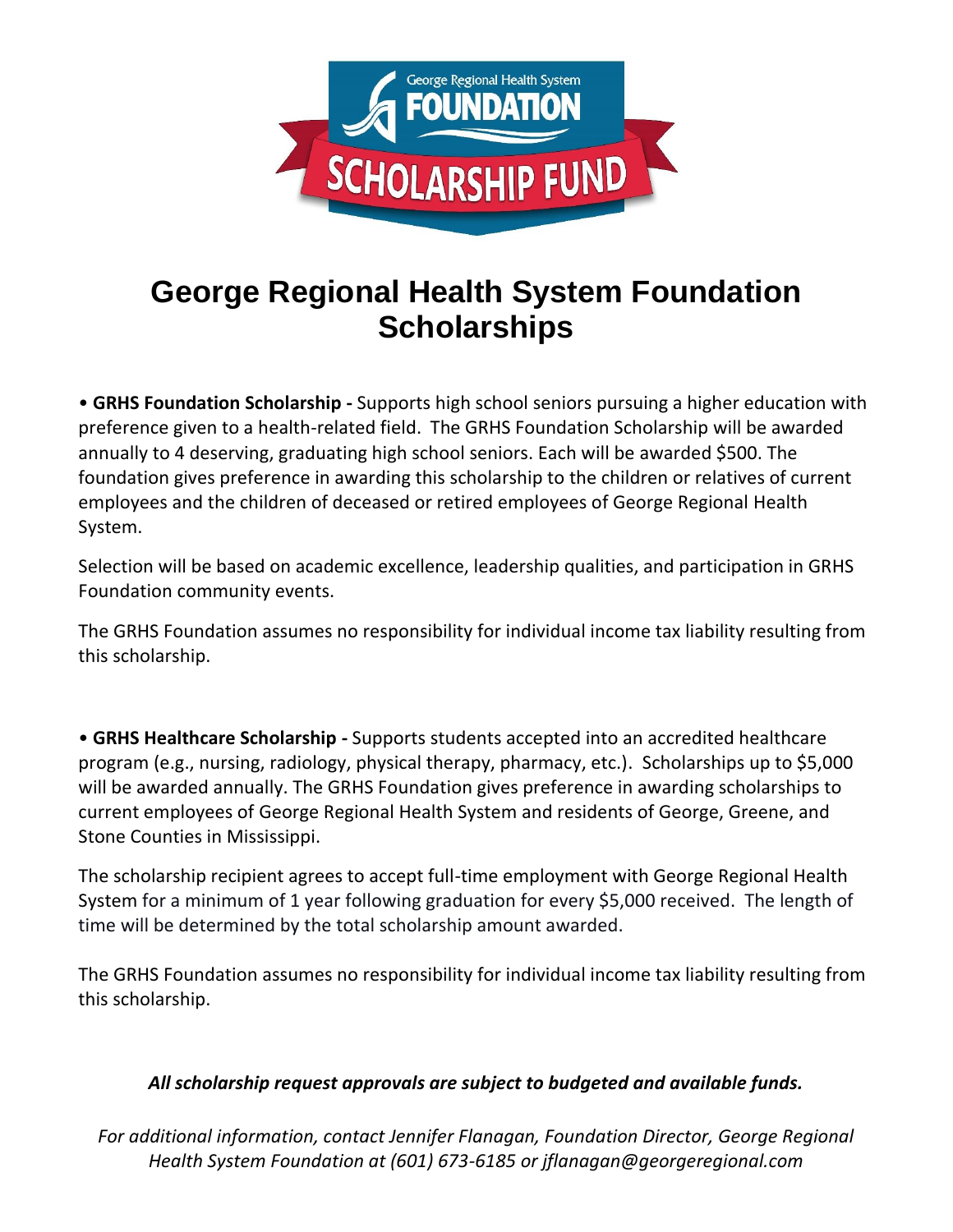

# **GRHS Foundation Scholarship Criteria**

In keeping with its mission, George Regional Health System Foundation supports the development of current and future healthcare workers. The GRHS Foundation Scholarship program represents an investment in people to pursue the vision of quality patient care.

## **Criteria:**

### **Graduating high school senior**

The GRHS Foundation gives preference in awarding this scholarship to the children or relatives of current employees and the children of deceased or retired employees of George Regional Health System. Selection will be based on academic excellence, leadership qualities, and participation in GRHS Foundation community events, with a preference given to applicants pursuing a health-related field.

## **Applicant must submit the following to be included in the selection process:**

**Completed Application Resume** (Including leadership, volunteer and/or work experience, and participation in GRHS Foundation events) **High School Transcript Brief Summary of your college plans and anticipated career path Two (2) Letters of Reference** (One of which should be from a teacher) **SAT or ACT score sheet**

Completed application should be submitted to Jennifer Flanagan, George Regional Health System Foundation Director, at jflanagan@georgeregional.com.

### **Qualified applicants will be notified of their interview date.**

*The GRHS Foundation assumes no responsibility for individual income tax liability resulting from this scholarship.*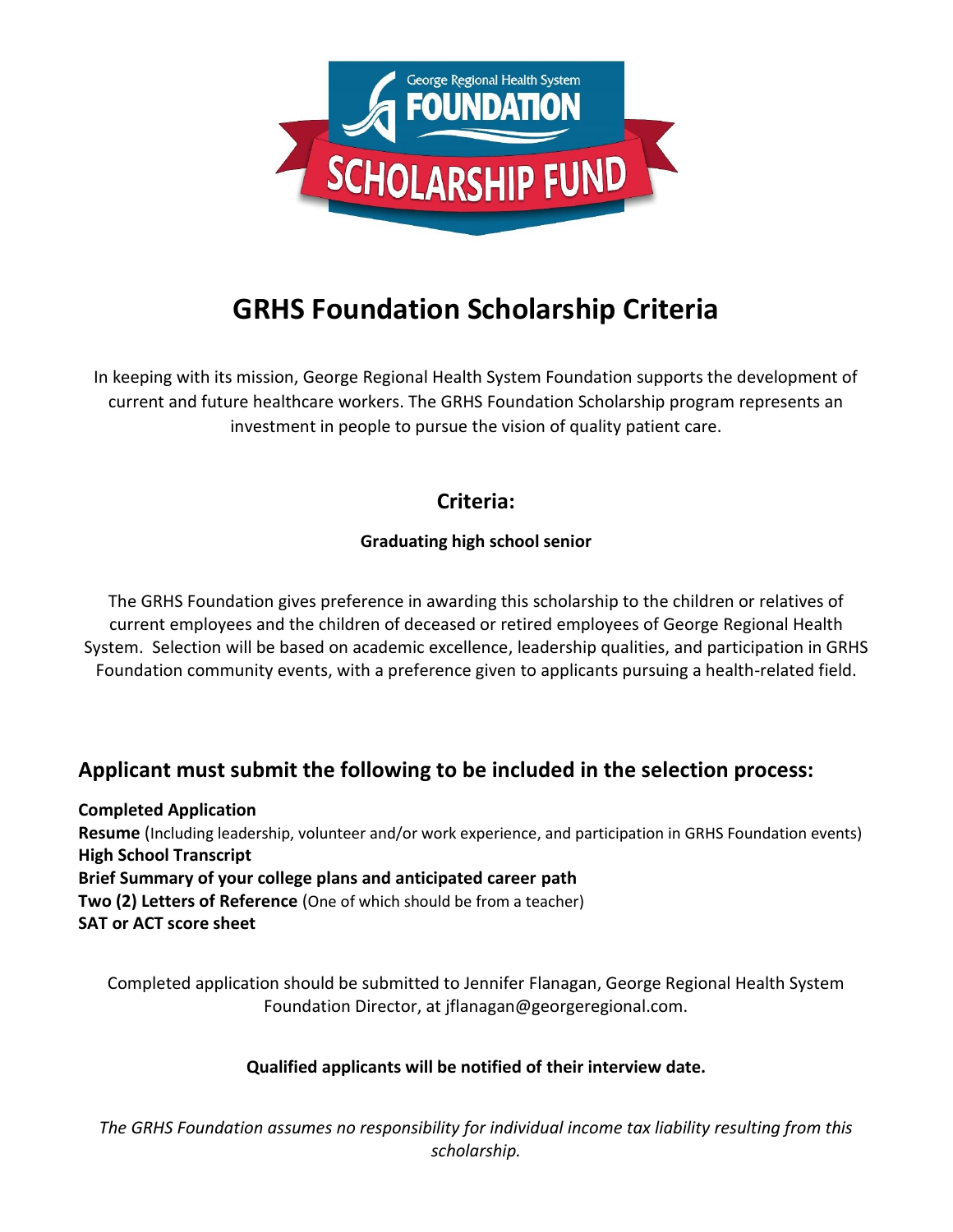## **GRHS FOUNDATION SCHOLARSHIP**

APPLICATION

*Answers must be typed or printed legibly*



|                                 | High School GPA ______________________________(Official school transcript required) |                                                                                  |                    |  |  |
|---------------------------------|-------------------------------------------------------------------------------------|----------------------------------------------------------------------------------|--------------------|--|--|
|                                 |                                                                                     | ACT or SAT Score _________________________________(Copy of score sheet required) |                    |  |  |
|                                 |                                                                                     |                                                                                  |                    |  |  |
|                                 |                                                                                     |                                                                                  |                    |  |  |
| Employment history:<br>Employer |                                                                                     | Dates of Employment                                                              | Reason for Leaving |  |  |
|                                 |                                                                                     |                                                                                  |                    |  |  |
|                                 |                                                                                     |                                                                                  |                    |  |  |
|                                 |                                                                                     |                                                                                  |                    |  |  |

Have you ever volunteered or participated in a GRHS Foundation community event? If so, give dates and event names (attached list to application if additional space is needed):

Have you ever been employed by George Regional Health System? If so, give dates and department worked:

\_\_\_\_\_\_\_\_\_\_\_\_\_\_\_\_\_\_\_\_\_\_\_\_\_\_\_\_\_\_\_\_\_\_\_\_\_\_\_\_\_\_\_\_\_\_\_\_\_\_\_\_\_\_\_\_\_\_\_\_\_\_\_\_\_\_\_\_\_\_\_\_\_\_\_\_\_\_\_\_\_\_\_\_\_\_\_\_\_\_\_

\_\_\_\_\_\_\_\_\_\_\_\_\_\_\_\_\_\_\_\_\_\_\_\_\_\_\_\_\_\_\_\_\_\_\_\_\_\_\_\_\_\_\_\_\_\_\_\_\_\_\_\_\_\_\_\_\_\_\_\_\_\_\_\_\_\_\_\_\_\_\_\_\_\_\_\_\_\_\_\_\_\_\_\_\_\_\_\_\_\_\_

#### **Check List:**

- Completed Application
- Resume (Including leadership, volunteer and/or work experience, participation in GRHS Foundation events)
- $\Box$  High School Transcript
- $\Box$  Brief summary of your college plans and anticipated career path
- $\Box$  Two letters of reference (One of which should be from a teacher)
- $\Box$  SAT or ACT score sheet

*Selection will be based on academic excellence, leadership qualities, participation in GRHS Foundation community events, with preference given to the applicant pursuing a health-related field.*

**Application should be submitted by April 1, 2022.** Email completed applications to Jennifer Flanagan, GRHS Foundation Director, at jflanagan@georgeregional.com.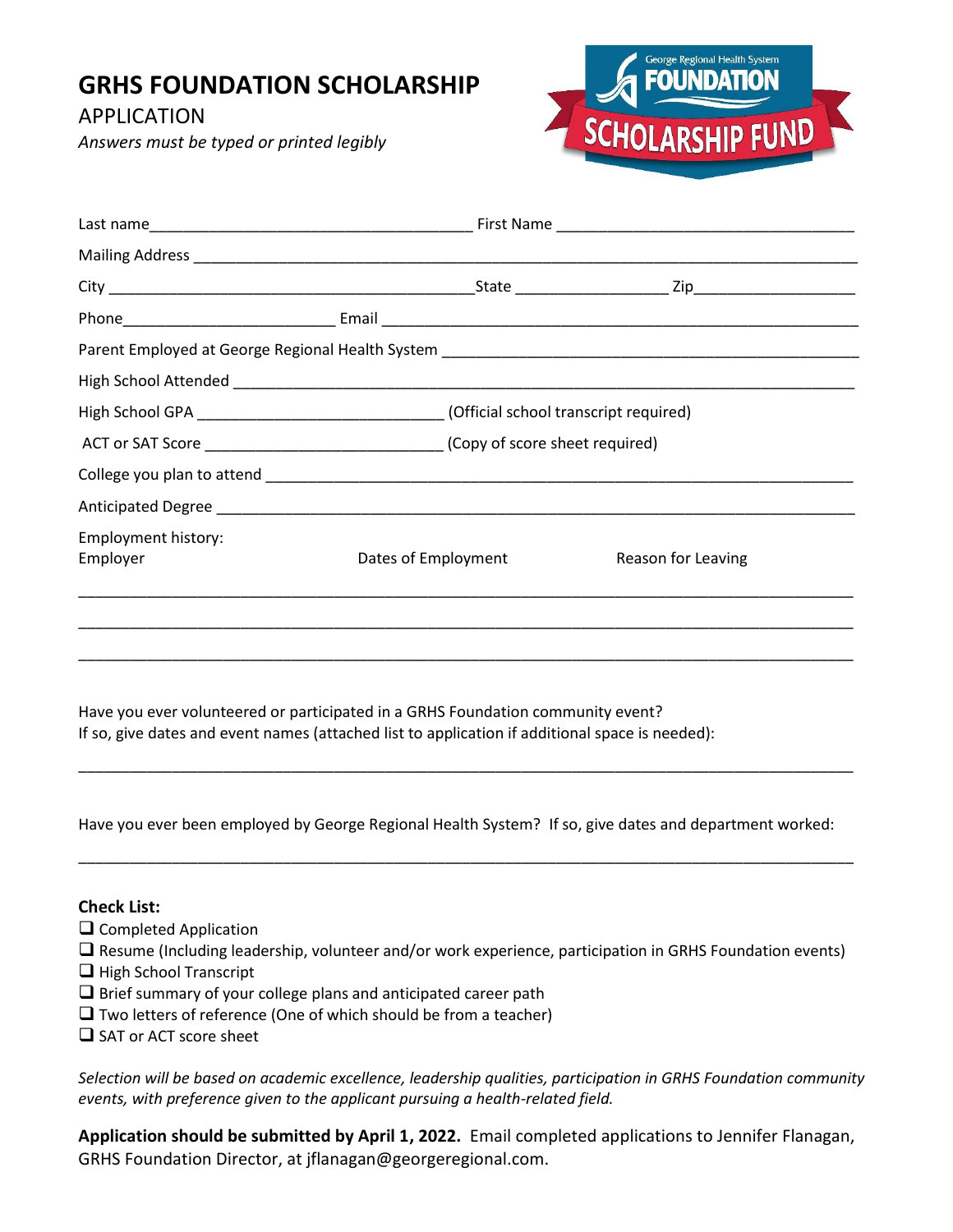

# **GRHS Healthcare Scholarship Criteria**

In keeping with its mission, George Regional Health System Foundation supports the development of current and future healthcare workers. The GRHS Foundation Scholarship program represents an investment in people to pursue the vision of quality patient care.

## **Criteria:**

### **Acceptance into an accredited healthcare program**

(e.g., nursing, radiology, physical therapy, pharmacy, etc.)

The GRHS Foundation gives preference in awarding this scholarship to current employees of George Regional Health System and residents of George, Greene, and Stone Counties in Mississippi.

### **Applicant must submit the following to be included in the selection process:**

#### **Completed Application**

**Resume** (Including leadership, volunteer, and/or work experience) **Copy of acceptance letter into an accredited nursing, pharmacy, medical school, or allied health school Brief autobiography including why you have chosen healthcare Outline of the intended program of study with estimated cost analysis Two letters of reference (one professional and one personal) Transcript from previous college studies** 

Completed application should be submitted to Jennifer Flanagan, George Regional Health System Foundation Director, at jflanagan@georgeregional.com.

### **Qualified applicants will be notified of their interview date.**

*The GRHS Foundation assumes no responsibility for individual income tax liability resulting from this scholarship.*

*NOTE: The scholarship recipient agrees to accept full-time employment with George Regional Health System for a minimum of 1 year following graduation for every \$5,000 received. The length of time will be determined by the total scholarship amount awarded.*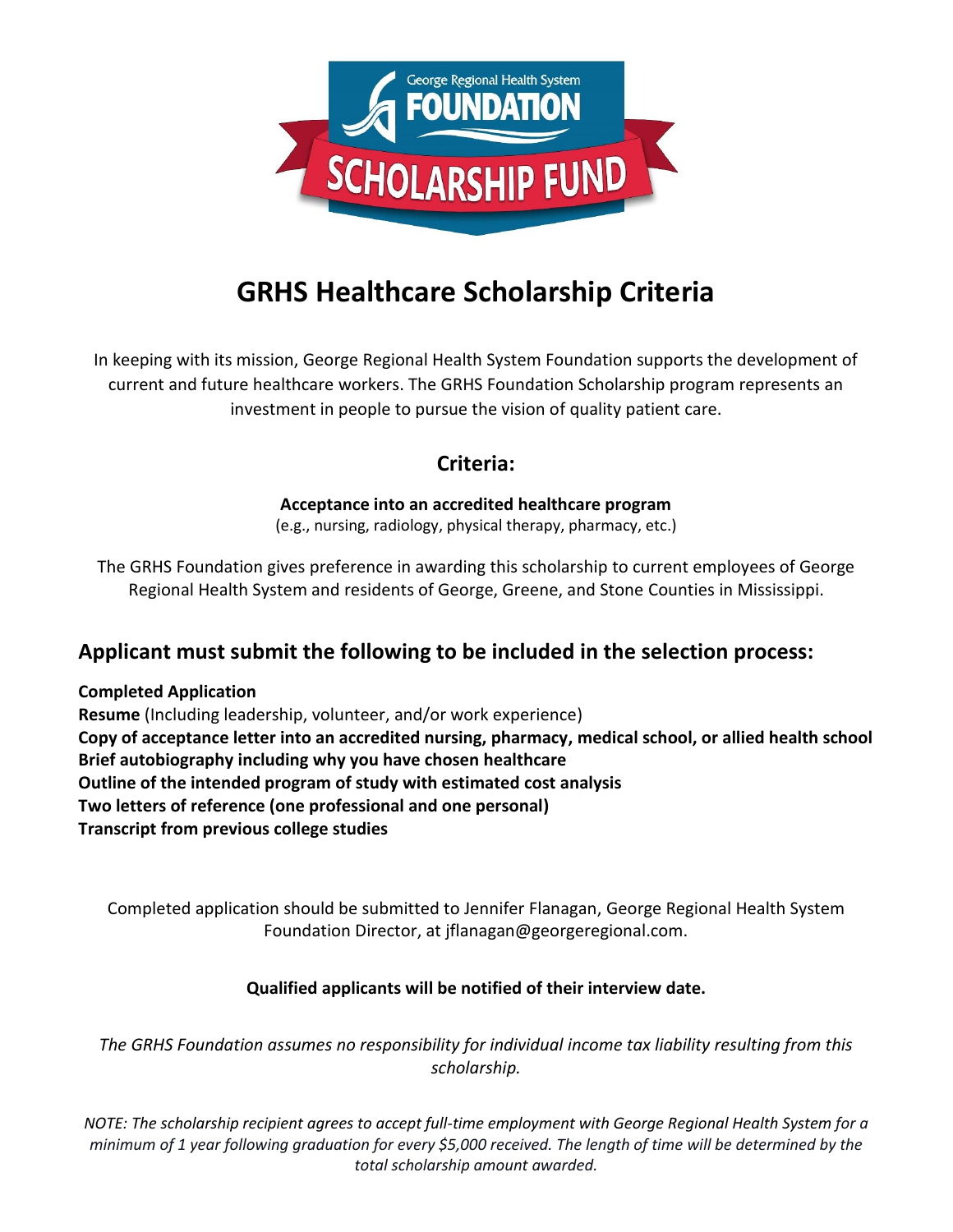## **GRHS HEALTHCARE SCHOLARSHIP**

**APPLICATION** 

Answers must be typed or printed legibly



|                                                  |                     |  | Marital Status _________________# of Dependents ____________________Male / Female___________________                                                                                                                 |  |  |
|--------------------------------------------------|---------------------|--|----------------------------------------------------------------------------------------------------------------------------------------------------------------------------------------------------------------------|--|--|
|                                                  |                     |  |                                                                                                                                                                                                                      |  |  |
|                                                  |                     |  |                                                                                                                                                                                                                      |  |  |
| <b>Employment History:</b><br>Employer           | Dates of Employment |  | Reason for Leaving<br>,一个人的人都是一个人的人,我们就是一个人的人,我们就是一个人的人,我们就是一个人的人,我们就是一个人的人,我们就是一个人的人,我们就是一个人的人,我们就是一个                                                                                                               |  |  |
| <b>Educational Background:</b><br>Name of School | Date of Graduation  |  | <b>GPA</b><br><u> 1980 - Jan James James James James James James James James James James James James James James James James</u><br>,一个人的人都是一个人的人,我们就是一个人的人,我们就是一个人的人,我们就是一个人的人,我们就是一个人的人,我们就是一个人的人,我们就是一个人的人,我们就是一个 |  |  |
|                                                  |                     |  |                                                                                                                                                                                                                      |  |  |

List any school and/or community activities in which you have been involved. Include any awards or honors.